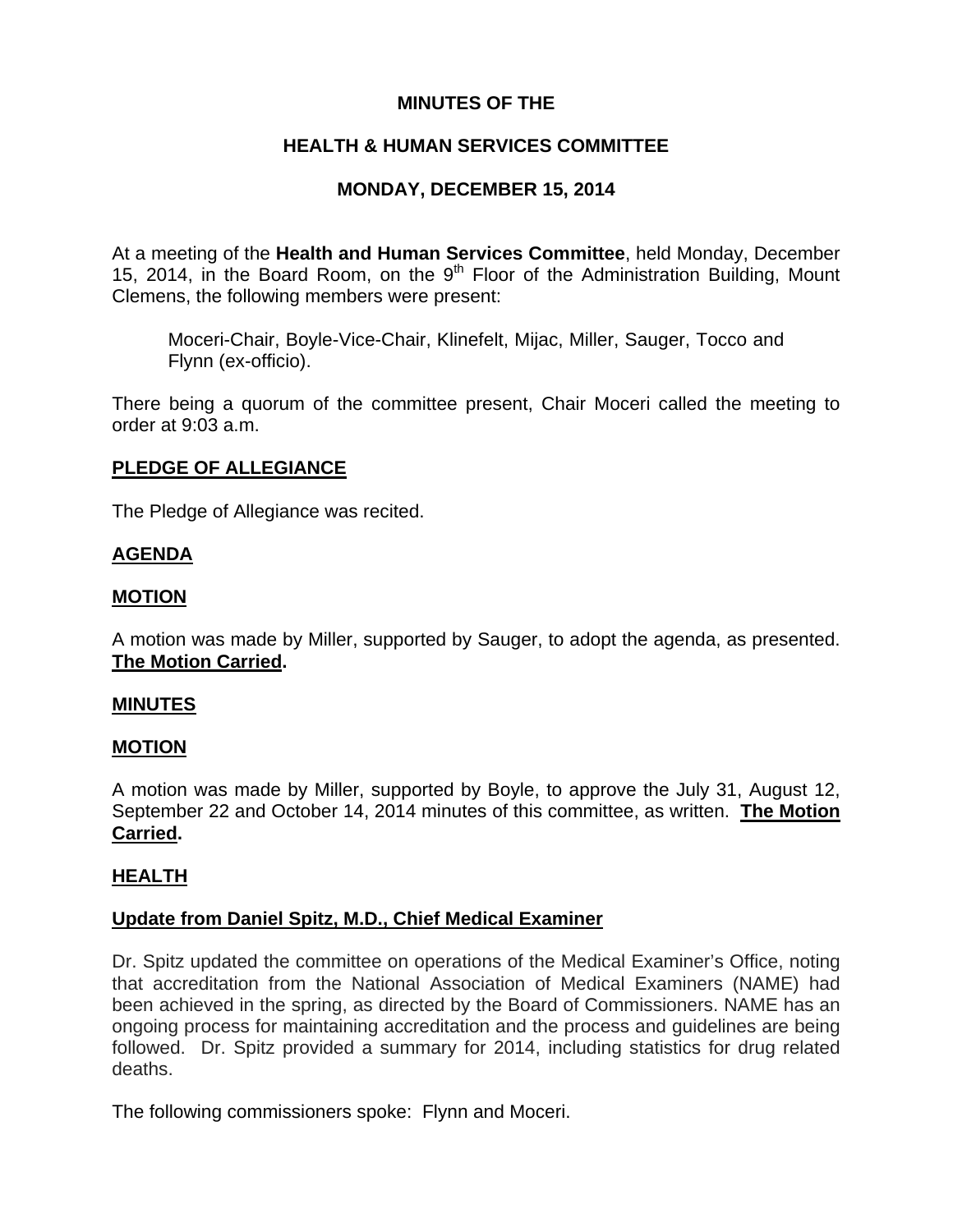# **MOTION**

A motion was made by Klinefelt, supported by Sauger, to receive and file the update provided by Chief Medical Examiner Daniel Spitz, M.D. **The Motion Carried.** 

# **Contract with Arab Community Center for Economic and Social Services (ACCESS)/Health**

### **MOTION**

A motion was made by Klinefelt, supported by Boyle, to forward to the Finance Committee a recommendation to approve awarding of a contract to the Arab Community Center for Economic and Social Services (ACCESS) for the provision of the Special Supplemental Nutrition Program for Women, Infants and Children (WIC) for the period January 1, 2015 through September 30, 2015; payments to ACCESS for services rendered will not exceed \$180,000 for the term of this agreement; all funding for this agreement is provided by the Michigan Department of Community Health.

Bill Ridella, Director/Health Officer, provided an overview of the contract.

Chair Moceri called for a vote on the motion and **The Motion Carried.**

## **Budget Amendment-Family Planning Program/Health**

### **MOTION**

A motion was made by Miller, supported by Klinefelt, to forward to the Finance Committee a recommendation to approve an increase in budgeted revenues and expenses in the Family Planning Program by \$209,703 to account for an increase in allocation from the Michigan Department of Community Health; further, this budget action addresses budgetary issues only. It does not constitute the Commission's approval of any County contract. If a contract requires Commission approval under the County's Contracting Policy or the County's Procurement Ordinance, such approval must be sought separately.

The following commissioners spoke: Miller and Moceri.

Chair Moceri called for a vote on the motion and **The Motion Carried.**

### **ANIMAL SHELTER**

## **Animal Control Services Agreements/Animal Shelter**

Jeff Randazzo, Chief Animal Control Officer, provided an overview of the contract, stating that it specifically establishes the fees for animal control services that are provided.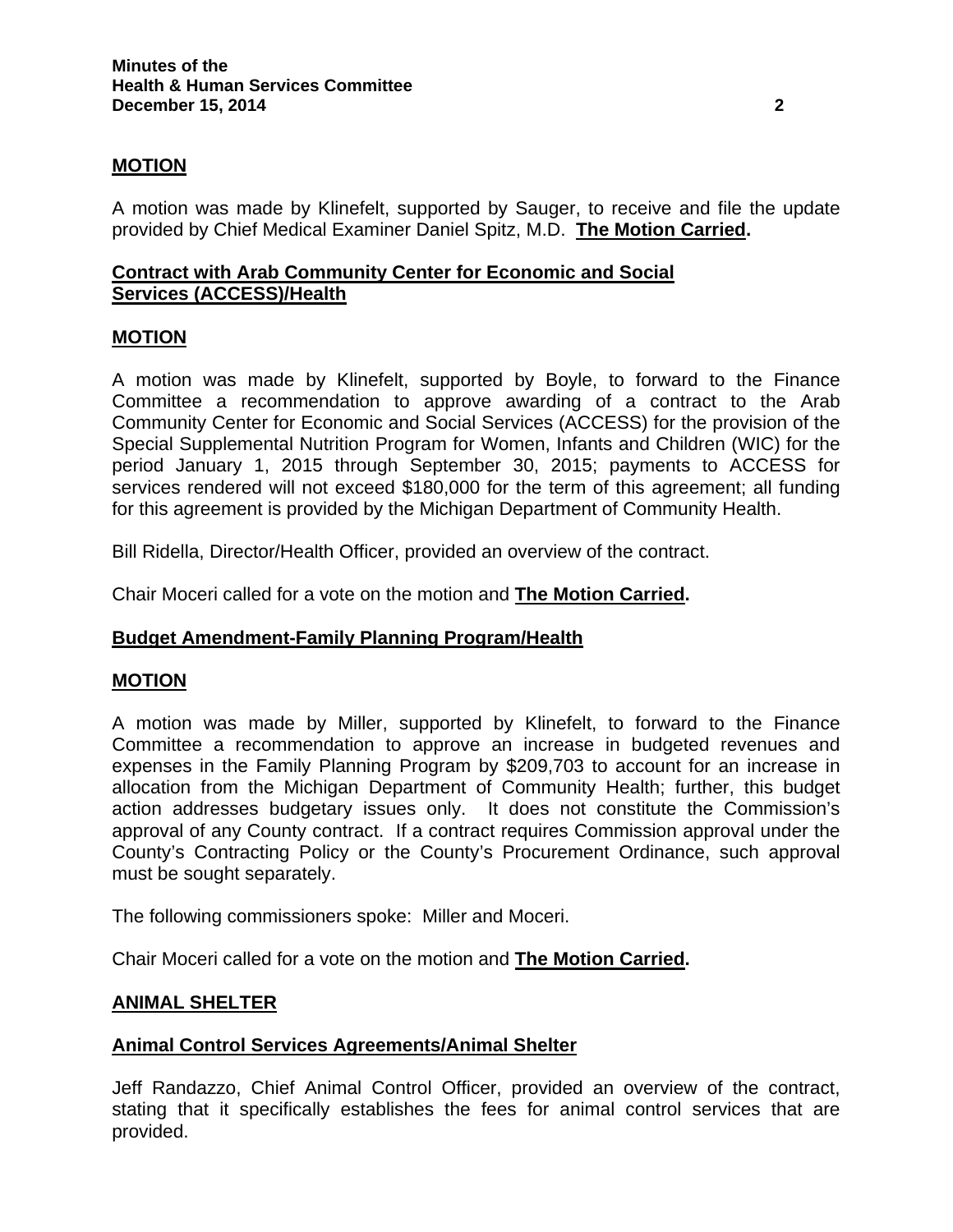# **MOTION**

A motion was made by Miller, supported by Mijac, to forward to the Finance Committee a recommendation to approve annual service agreements for animal control services provided by Macomb County Animal Control for the contract life beginning on January 1, 2015 through December 31, 2015 for the following cities: Eastpointe, Mt. Clemens, Roseville, Sterling Heights and Warren.

The following commissioner spoke: Flynn.

Chair Moceri called for a vote on the motion and **The Motion Carried.**

## **COMMUNITY SERVICES**

# **Budget Amendment/Fiscal Grant Funds-Early Head Start Services/ Community Services Agency**

### **MOTION**

A motion was made by Tocco, supported by Sauger, to forward to the Finance Committee a recommendation to approve an increase of \$2,870,950 in Community Services Agency revenue and expense in the Fiscal Grant Fund to expand Early Head Start services; further, this budget action addresses budgetary issues only. It does not constitute the Commission's approval of any County contract. If a contract requires Commission approval under the County's Contracting Policy or the County's Procurement Ordinance, such approval must be sought separately.

Joe Cooke, Division Director, summarized the budget amendment.

The following commissioners spoke: Miller and Mijac.

Chair Moceri called for a vote on the motion and **The Motion Carried.**

## **Community Services Agency 2013 Annual Report**

### **MOTION**

A motion was made by Tocco, supported by Klinefelt, to receive and file the 2013 Annual Report for the Community Services Agency. **The Motion Carried.** 

### **AREA AGENCY ON AGING 1-B**

## **Quarterly Update from Area Agency on Aging 1-B**

## **MOTION**

A motion was made by Klinefelt, supported by Boyle, to receive and file the quarterly report submitted by the Area Agency on Aging 1-B. **The Motion Carried.**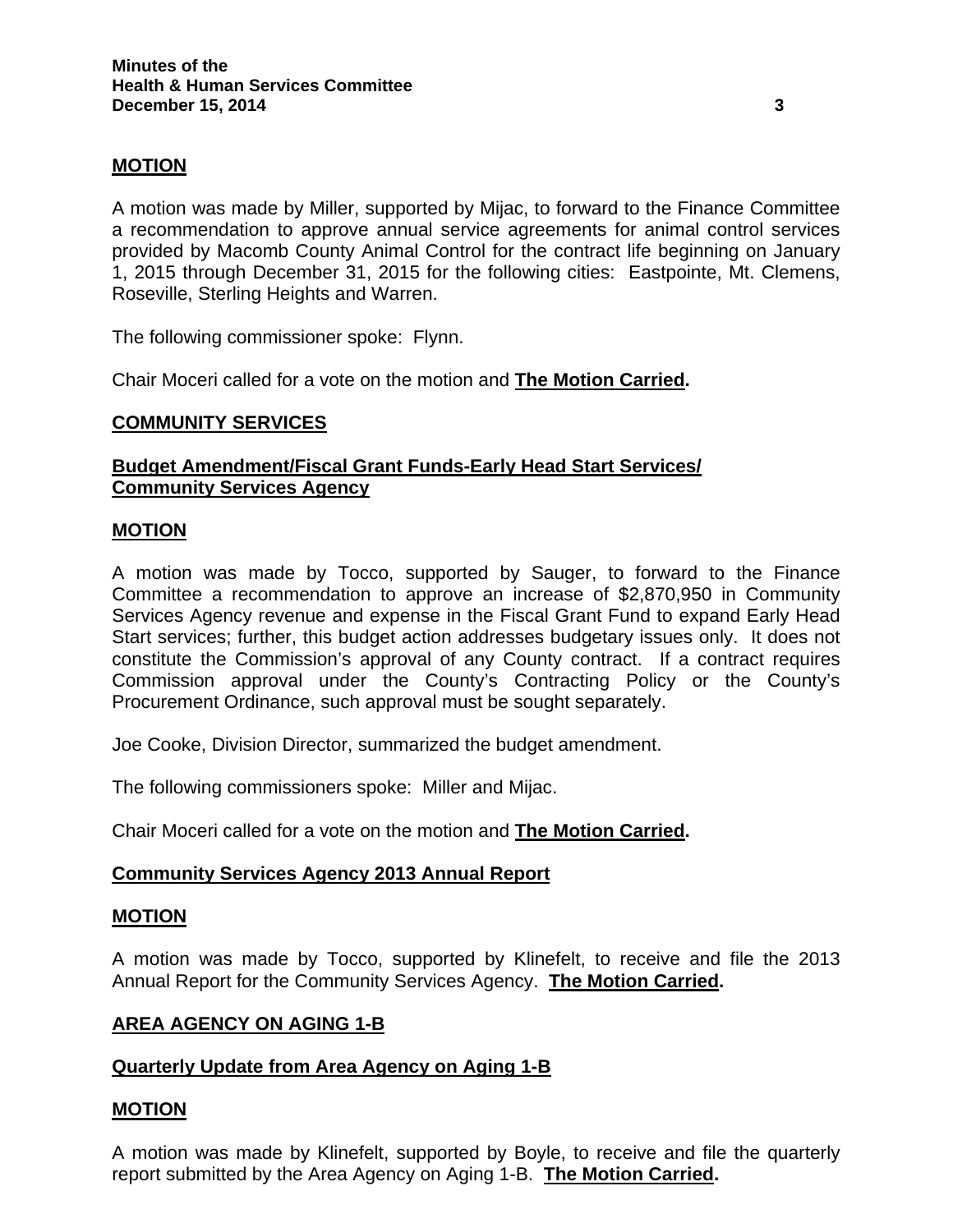# **PUBLIC DISCUSSION OF IMMIGRANT AND REFUGEE SERVICES IN MACOMB COUNTY**

## **Introductory Message**

Chair Moceri provided an introduction to the presentation on Immigrant and Refugee Services in Macomb County stating that - given the high growth rate of the immigrant and refugee population - it was important to address the issue and to highlight the organizations which provide basic and other vital services which allow immigrants and refugees to integrate and thrive here.

Organizations that volunteered to give brief overviews of their services and highlight challenges and opportunities faced by immigrants and refugees are:

- State of Michigan Office of Refugee Resettlement
- Catholic Charities of Southeast Michigan
- Lutheran Social Services of Michigan
- U.S. Committee for Refugees and Immigrants-Detroit
- Chaldean Community Foundation
- ACCESS
- Michigan Immigrant Rights Center
- Chaldean American Ladies of Charity

Commissioner Moceri noted that Christine Sauve of "Welcoming Michigan" and Mary Lane of "Welcome Mat Detroit" could not attend today's meeting as they are in Los Angeles attending the National Immigration Integration Conference. However, they have been an integral part of planning this public discussion. In addition, members of OneMacomb (Steve Gold and Pam Lavers) also could not be here since they are attending the same conference, but expressed their support.

# **Background of Refugee and Immigrant Community in Michigan and Macomb County**

Al Horn, Director of the Refugee Services Office, which is housed in the Department of Human Services for the State of Michigan, covered the following topics: definition of a refugee and the process for achieving refugee status; FY12 arrivals for top five states in the United States; state/federal partnerships and the mission and vison of the Refugee Assistance Program. Statistical information was provided.

## **Overview of Refugee Resettlement Services in Macomb County**

Jeralda Hattar, Director of Immigration and Refugee Services, Catholic Charities of Southeast Michigan, stated that the refugee resettlement organizations in Metro Detroit are all part of a national group that has a cooperative agreement with the federal government to resettle refugees in the United States post arrival. She highlighted some of the services and programs, which included the Reception and Placement Program (R&P), the School Impact Program and the Preventative Health Program.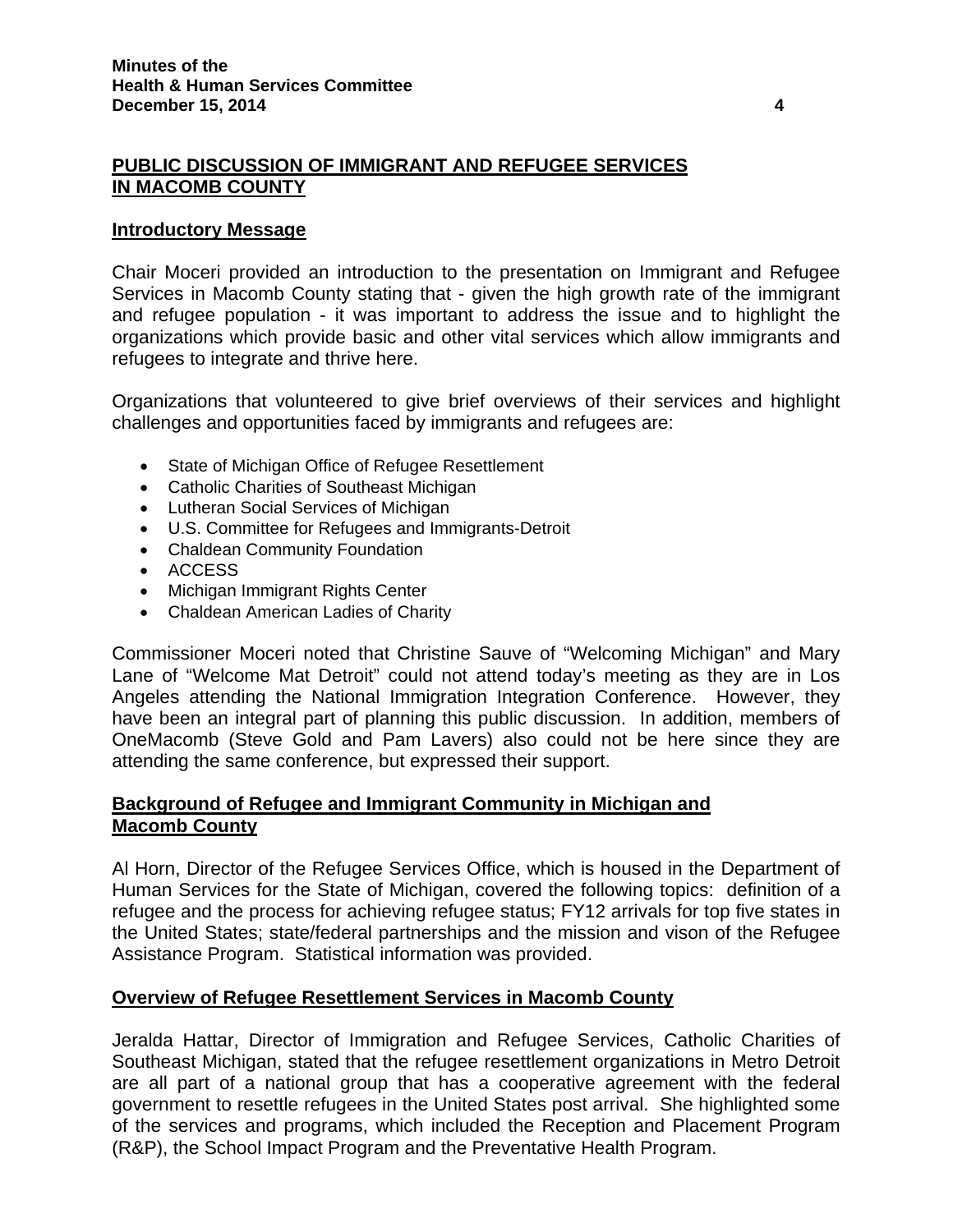# **Additional Inputs on Refugee Resettlement Services in Macomb County**

Amanda Beyer, Quality Assurance Specialist for Lutheran Social Services of Michigan, and Tawfik Alazem, Director, U.S. Committee for Refugees and Immigrants-Detroit, were present. Mr. Alazem thanked the residents of the County for their many acts of kindness and for making Macomb a good place for these indivdiuals to come; he noted that the rate of self-sufficiency within 180 days is 78 percent.

## **Chaldean Community Foundation Overview**

Sharon Hannawa, Program Manager, gave background information on the foundation and the individuals that are serviced, and highlighted some of their programs.

## **MIRC Overview (including Welcoming Michigan Overview)**

Abril Valdes, a local attorney in Macomb County, spoke about the areas that she focuses on and the services that she provides, as well as the services provided by the Michigan Immigrants Rights Center (MIRC). She noted some changes that will be taking place in the immigration law area.

# **ACCESS Overview (including Healthcare for Immigrants)**

Madiha Tariq, Public Health Manager, provided background information on ACCESS and highlighted some of the services provided in the Sterling Heights office.

## **Chaldean American Ladies of Charity Overview**

Jane Shallal, Grants Program Manager, spoke about the services her organization provides to bring safety and stability to individuals, orphans, widows and families in need.

## **Welcome MAT Detroit Overview**

Chair Moceri indicated that MAT provides a searchable, on-line database that is actively maintained and serves as a resource to community members and elected officials and leaders; it offers resources and a calendar of ethnic and international events and networking and connecting events.

## **QUESTIONS AND ANSWERS**

The following commissioners spoke: Boyle and Klinefelt.

## **FUTURE POLICY RECOMMENDATIONS**

Chair Moceri commented on challenges that must be faced in the future for the refugee and immigrant community, which include expanding public transportation in Macomb County, more innovative programs to provide additional affordable housing, expansion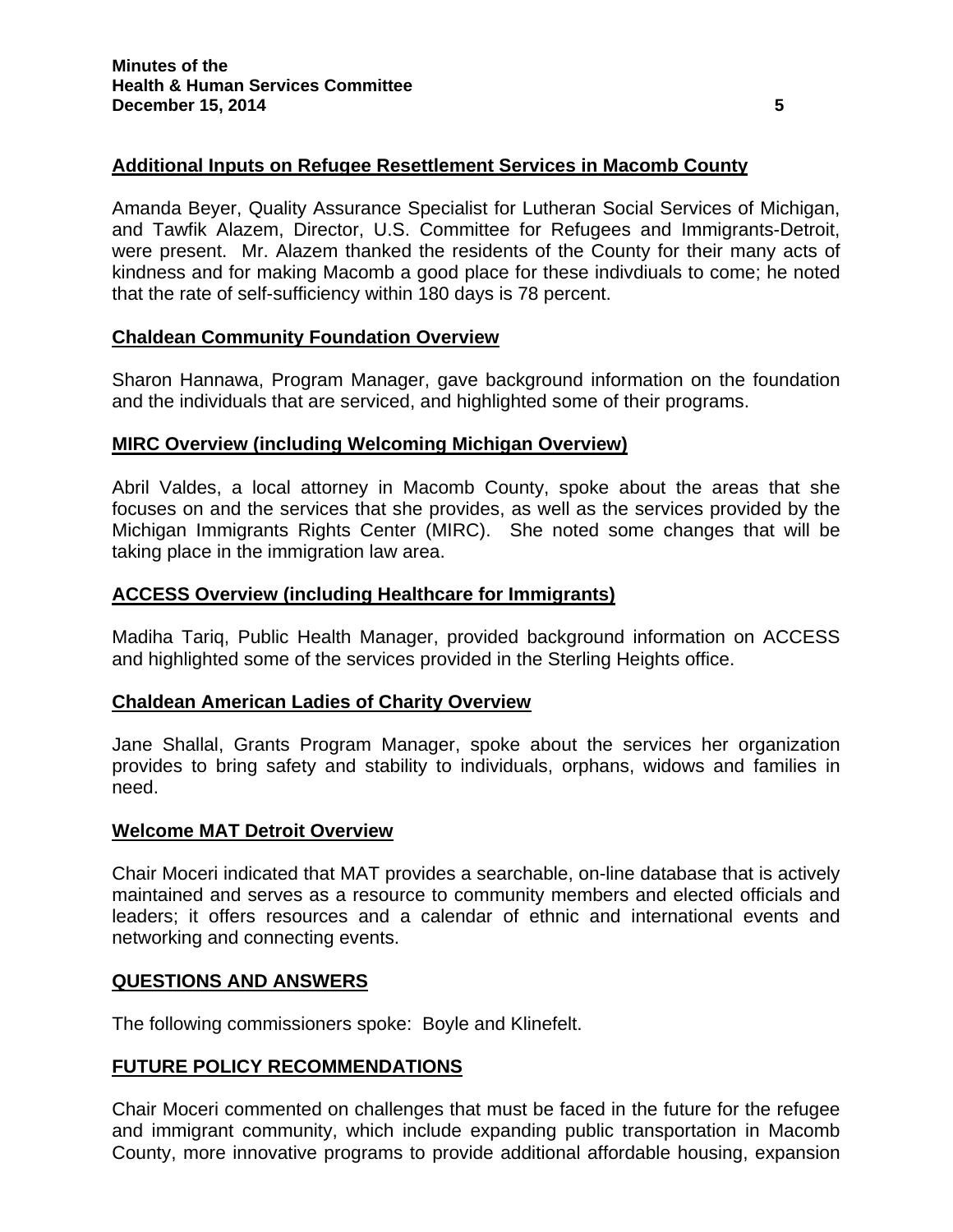of emergency healthcare provisions and elimination of enrollment difficuties, and recalibration of job placement programs.

# **MOTION**

A motion was made by Miller, supported by Boyle, to receive and file the information provided on immigrant and refugee services in Macomb County. **The Motion Carried.** 

## **RESOLUTIONS**

**Adopt Resolution Urging Macomb County Community Leaders to Engage and Support Macomb County's Refugee and Immigrant Population and Take Action on Key Issues that Impact the Refugee and Immigrant Community (offered by Moceri)**

# **COMMITTEE RECOMMENDATION – MOTION**

A motion was made by Boyle, supported by Mijac, to recommend that the Board of Commissioners adopt a resolution urging Macomb County community leaders to engage and support Macomb County's refugee and immigrant population and take action on key issues that impact the refugee and immigrant community. **THE MOTION CARRIED.** 

**Adopt Resolution Urging the Michigan State Legislature to Appropriate a One Time Supplemental Allocation of \$43 Million to the Statewide Community Mental Health Network (offered by Moceri)**

## **COMMITTEE RECOMMENDATION – MOTION**

A motion was made by Miller, supported by Boyle, to recommend that the Board of Commissioners adopt a resolution urging the Michigan state legislature to appropriate a one time supplemental allocation of \$43 million to the statewide Community Mental Health network.

Chair Moceri noted that this resolution is in response to a letter received from the County's Community Mental Health Executive Director.

She called for a vote on the motion and **THE MOTION CARRIED.**

## **HHS COMMITTEE CHAIR ITEMS**

## **MOTION**

A motion was made by Tocco, supported by Mijac, to receive and file the information provided as follows:

Article: "By 2060, a Much More Multiracial Michigan Will Emerge" (Detroit Free Press);